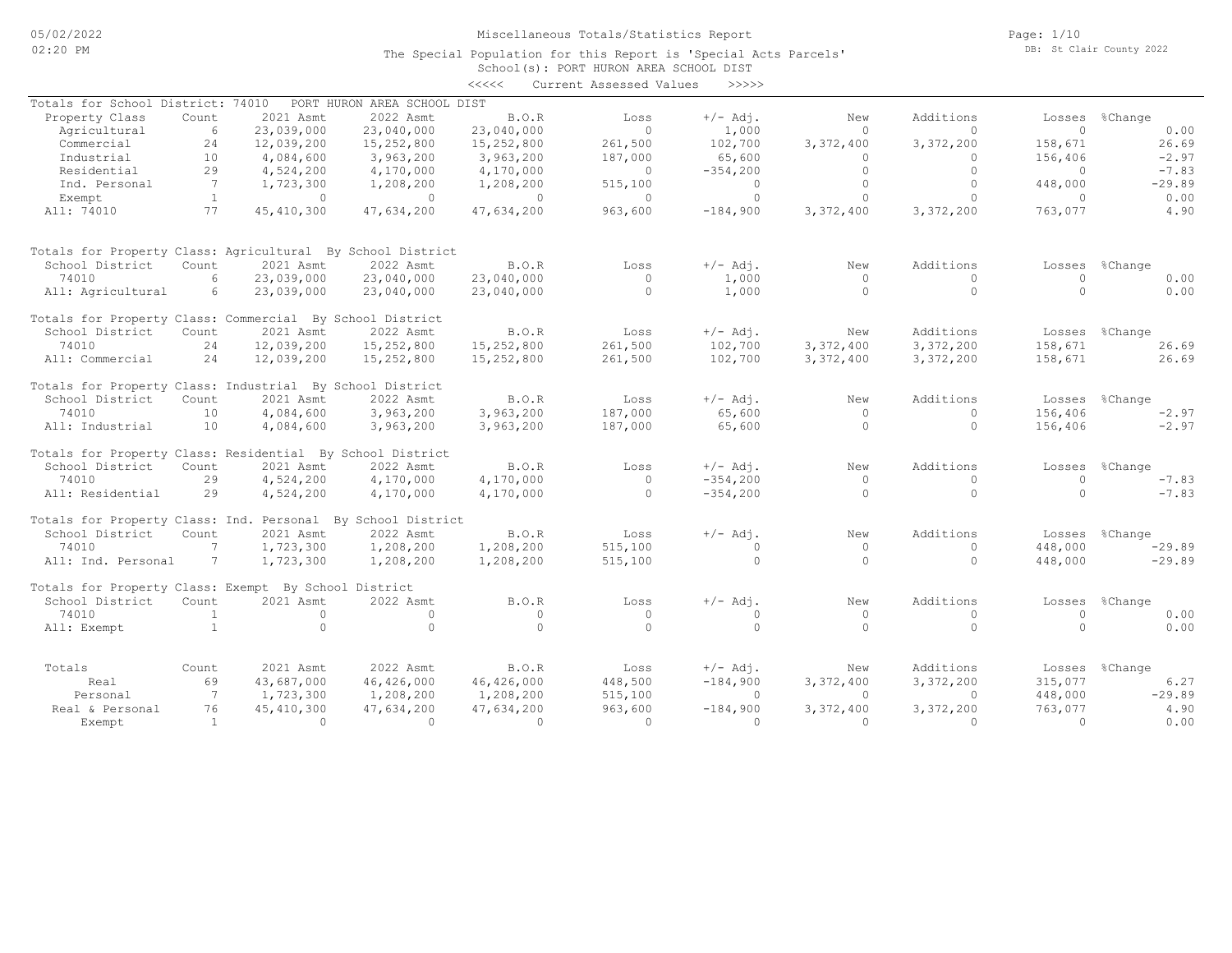## School(s): PORT HURON AREA SCHOOL DIST The Special Population for this Report is 'Special Acts Parcels' <<<<< S.E.V., Taxable and Capped Values >>>>>

| Totals for School District: 74010                          |                 |              | PORT HURON AREA SCHOOL DIST |              |              |              |              |              |              |            |
|------------------------------------------------------------|-----------------|--------------|-----------------------------|--------------|--------------|--------------|--------------|--------------|--------------|------------|
| Property Class                                             | Count           | 2021 SEV     | Fin SEV                     | 2022 SEV     | 2021 Tax     | Fin Tax      | 2022 Tax     | BOR Tax      | 2022 Cap     | 2022 MCAP  |
| Agricultural                                               | 6               | 23,039,000   | 23,039,000                  | 23,040,000   | 8,014,346    | 8,014,346    | 8,278,817    | 8,278,817    | 8,278,817    | 8,278,817  |
| Commercial                                                 | 24              | 12,039,200   | 12,039,200                  | 15,252,800   | 9,357,396    | 9,568,083    | 12,821,246   | 12,821,246   | 13,017,879   | 13,017,879 |
| Industrial                                                 | 10              | 4,084,600    | 4,084,600                   | 3,963,200    | 3,705,137    | 3,705,137    | 3,650,738    | 3,650,738    | 3,650,738    | 3,650,738  |
| Residential                                                | 29              | 4,524,200    | 4,524,200                   | 4,170,000    | 2,338,883    | 2,338,883    | 2,416,053    | 2,416,053    | 2,416,053    | 2,416,053  |
| Ind. Personal                                              | 7               | 1,723,300    | 1,723,300                   | 1,208,200    | 1,723,300    | 1,723,300    | 1,208,200    | 1,208,200    | 1,208,200    | 1,208,200  |
| Exempt                                                     | <sup>1</sup>    | $\circ$      | $\Omega$                    | $\circ$      | $\Omega$     | $\circ$      | $\Omega$     | $\Omega$     | $\Omega$     | $\Omega$   |
| All: 74010                                                 | 77              | 45, 410, 300 | 45, 410, 300                | 47,634,200   | 25, 139, 062 | 25, 349, 749 | 28, 375, 054 | 28, 375, 054 | 28,571,687   | 28,571,687 |
| Totals for Property Class: Agricultural By School District |                 |              |                             |              |              |              |              |              |              |            |
| School District                                            | Count           | 2021 SEV     | Fin SEV                     | 2022 SEV     | 2021 Tax     | Fin Tax      | 2022 Tax     | BOR Tax      | 2022 Cap     | 2022 MCAP  |
| 74010                                                      | 6               | 23,039,000   | 23,039,000                  | 23,040,000   | 8,014,346    | 8,014,346    | 8,278,817    | 8,278,817    | 8,278,817    | 8,278,817  |
| All: Agricultural                                          | 6               | 23,039,000   | 23,039,000                  | 23,040,000   | 8,014,346    | 8,014,346    | 8,278,817    | 8,278,817    | 8,278,817    | 8,278,817  |
| Totals for Property Class: Commercial By School District   |                 |              |                             |              |              |              |              |              |              |            |
| School District                                            | Count           | 2021 SEV     | Fin SEV                     | 2022 SEV     | 2021 Tax     | Fin Tax      | 2022 Tax     | BOR Tax      | 2022 Cap     | 2022 MCAP  |
| 74010                                                      | 24              | 12,039,200   | 12,039,200                  | 15,252,800   | 9,357,396    | 9,568,083    | 12,821,246   | 12,821,246   | 13,017,879   | 13,017,879 |
| All: Commercial                                            | 24              | 12,039,200   | 12,039,200                  | 15,252,800   | 9,357,396    | 9,568,083    | 12,821,246   | 12,821,246   | 13,017,879   | 13,017,879 |
| Totals for Property Class: Industrial By School District   |                 |              |                             |              |              |              |              |              |              |            |
| School District                                            | Count           | 2021 SEV     | Fin SEV                     | 2022 SEV     | 2021 Tax     | Fin Tax      | 2022 Tax     | BOR Tax      | 2022 Cap     | 2022 MCAP  |
| 74010                                                      | 10              | 4,084,600    | 4,084,600                   | 3,963,200    | 3,705,137    | 3,705,137    | 3,650,738    | 3,650,738    | 3,650,738    | 3,650,738  |
| All: Industrial                                            | 10              | 4,084,600    | 4,084,600                   | 3,963,200    | 3,705,137    | 3,705,137    | 3,650,738    | 3,650,738    | 3,650,738    | 3,650,738  |
| Totals for Property Class: Residential By School District  |                 |              |                             |              |              |              |              |              |              |            |
| School District                                            | Count           | 2021 SEV     | Fin SEV                     | 2022 SEV     | 2021 Tax     | Fin Tax      | 2022 Tax     | BOR Tax      | 2022 Cap     | 2022 MCAP  |
| 74010                                                      | 29              | 4,524,200    | 4,524,200                   | 4,170,000    | 2,338,883    | 2,338,883    | 2,416,053    | 2,416,053    | 2,416,053    | 2,416,053  |
| All: Residential                                           | 29              | 4,524,200    | 4,524,200                   | 4,170,000    | 2,338,883    | 2,338,883    | 2,416,053    | 2,416,053    | 2,416,053    | 2,416,053  |
| Totals for Property Class: Ind. Personal                   |                 |              | By School District          |              |              |              |              |              |              |            |
| School District                                            | Count           | 2021 SEV     | Fin SEV                     | 2022 SEV     | 2021 Tax     | Fin Tax      | 2022 Tax     | BOR Tax      | 2022 Cap     | 2022 MCAP  |
| 74010                                                      | $7\phantom{.0}$ | 1,723,300    | 1,723,300                   | 1,208,200    | 1,723,300    | 1,723,300    | 1,208,200    | 1,208,200    | 1,208,200    | 1,208,200  |
| All: Ind. Personal                                         | 7               | 1,723,300    | 1,723,300                   | 1,208,200    | 1,723,300    | 1,723,300    | 1,208,200    | 1,208,200    | 1,208,200    | 1,208,200  |
| Totals for Property Class: Exempt By School District       |                 |              |                             |              |              |              |              |              |              |            |
| School District                                            | Count           | 2021 SEV     | Fin SEV                     | 2022 SEV     | 2021 Tax     | Fin Tax      | 2022 Tax     | BOR Tax      | 2022 Cap     | 2022 MCAP  |
| 74010                                                      | $\overline{1}$  | $\Omega$     | $\Omega$                    | $\Omega$     | $\Omega$     | $\Omega$     | $\Omega$     | $\Omega$     |              |            |
| All: Exempt                                                | <sup>1</sup>    | $\circ$      | $\Omega$                    | $\mathbf{0}$ | $\circ$      | $\circ$      | $\Omega$     | $\Omega$     |              |            |
| Totals                                                     | Count           | 2021 SEV     | Fin SEV                     | 2022 SEV     | 2021 Tax     | Fin Tax      | 2022 Tax     | BOR Tax      | 2022 Cap     | 2022 MCAP  |
| Real                                                       | 69              | 43,687,000   | 43,687,000                  | 46,426,000   | 23, 415, 762 | 23,626,449   | 27,166,854   | 27,166,854   | 27, 363, 487 | 27,363,487 |
| Personal                                                   | 7               | 1,723,300    | 1,723,300                   | 1,208,200    | 1,723,300    | 1,723,300    | 1,208,200    | 1,208,200    | 1,208,200    | 1,208,200  |
| Real & Personal                                            | 76              | 45, 410, 300 | 45, 410, 300                | 47,634,200   | 25, 139, 062 | 25, 349, 749 | 28, 375, 054 | 28, 375, 054 | 28,571,687   | 28,571,687 |
| Exempt                                                     | $\overline{1}$  | $\Omega$     | $\Omega$                    | $\Omega$     | $\Omega$     | $\Omega$     | $\cap$       | $\cap$       | $\cap$       | $\circ$    |
|                                                            |                 |              |                             |              |              |              |              |              |              |            |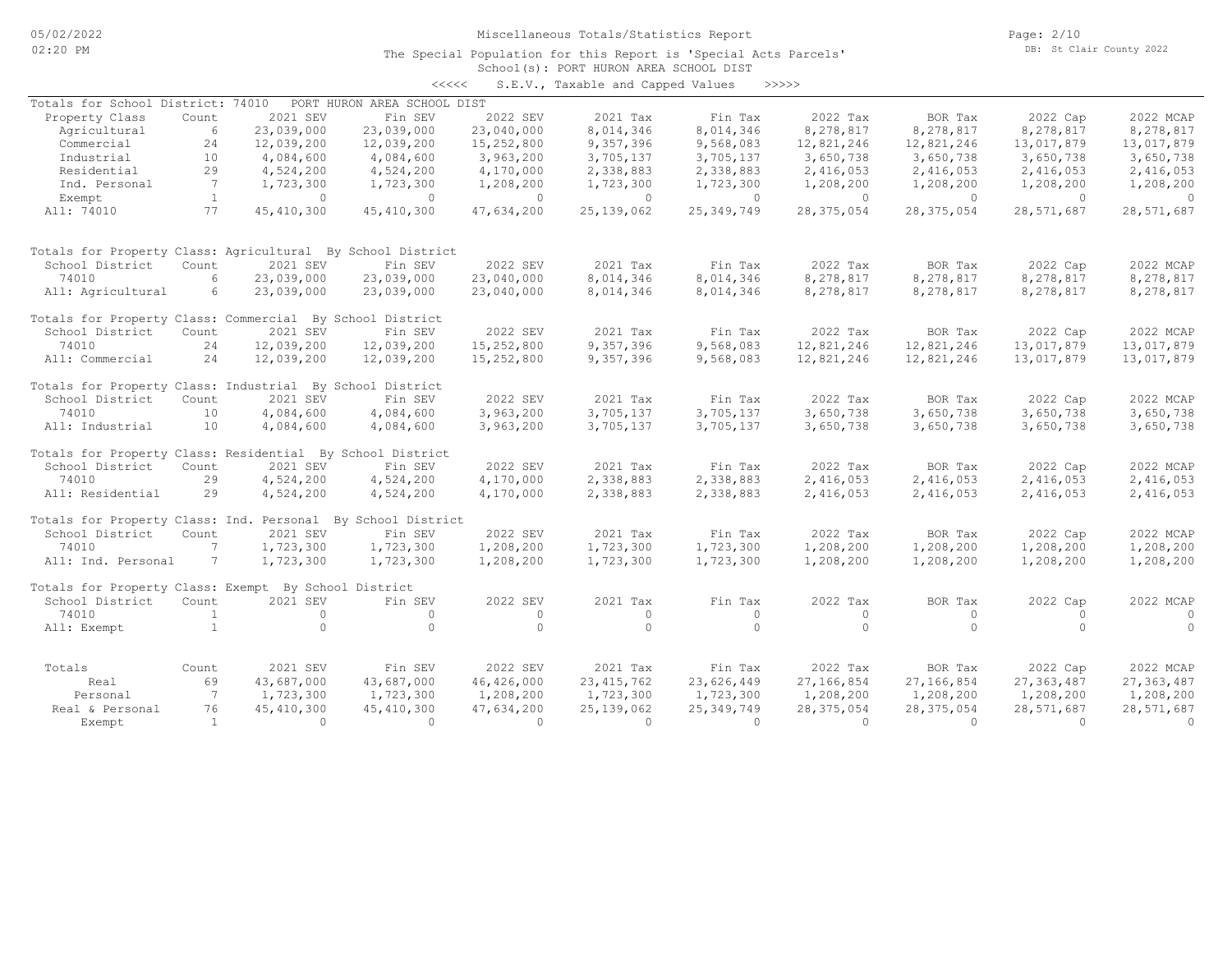## School(s): PORT HURON AREA SCHOOL DIST <<<<< PRE/MBT Percentage Times S.E.V. >>>>>

| Totals for School District: 74010                           |                |            | PORT HURON AREA SCHOOL DIST |                |              |                |              |                |                |
|-------------------------------------------------------------|----------------|------------|-----------------------------|----------------|--------------|----------------|--------------|----------------|----------------|
| Property Class                                              | Count          | 2021 ORIG  | 2021 ORIG                   | Final PRE      | Final        | W/O Winter     | W/O Winter   | 2022 ORIG      | 2022 ORIG      |
|                                                             |                | PRE        | Non-PRE                     |                | Non-PRE      | PRE            | Non-PRE      | PRE            | Non-PRE        |
| Agricultural                                                | 6              | 23,039,000 | $\Omega$                    | 23,039,000     | $\circ$      | 23,039,000     | $\bigcirc$   | 23,040,000     | $\overline{0}$ |
| Commercial                                                  | $\Omega$       | $\circ$    | 12,039,200                  | $\sim$ 0       | 12,039,200   | $\overline{0}$ | 12,039,200   | $\overline{0}$ | 15,252,800     |
| Industrial                                                  | $\Omega$       | $\Omega$   | 4,084,600                   | $\sim$ 0       | 4,084,600    | $\sim$ 0       | 4,084,600    | $\sim$ 0       | 3,963,200      |
| Residential                                                 | 26             | 4,486,600  | 37,600                      | 4,486,600      | 37,600       | 4,486,600      | 37,600       | 4,132,400      | 37,600         |
| Ind. Personal                                               | $7\phantom{0}$ | 1,723,300  | $\Omega$                    | 1,723,300      | $\Omega$     | 1,723,300      | $\Omega$     | 1,208,200      | $\overline{0}$ |
| All: 74010                                                  | 39             | 29,248,900 | 16,161,400                  | 29,248,900     | 16,161,400   | 29,248,900     | 16,161,400   | 28,380,600     | 19,253,600     |
|                                                             |                |            |                             |                |              |                |              |                |                |
| Totals for Property Class: Agricultural By School District  |                |            |                             |                |              |                |              |                |                |
| School District                                             | Count          | 2021 ORIG  | 2021 ORIG                   | Final PRE      | Final        | W/O Winter     | W/O Winter   | 2022 ORIG      | 2022 ORIG      |
|                                                             |                | PRE        | Non-PRE                     |                | Non-PRE      | PRE            | Non-PRE      | PRE            | Non-PRE        |
| 74010                                                       | 6              | 23,039,000 | $\Omega$                    | 23,039,000     | $\circ$      | 23,039,000     | $\Omega$     | 23,040,000     | $\circ$        |
| All: Agricultural                                           | 6              | 23,039,000 | $\circ$                     | 23,039,000     | $\circ$      | 23,039,000     | $\circ$      | 23,040,000     | $\overline{0}$ |
| Totals for Property Class: Commercial By School District    |                |            |                             |                |              |                |              |                |                |
| School District                                             | Count          | 2021 ORIG  | 2021 ORIG                   | Final PRE      | Final        | W/O Winter     | W/O Winter   | 2022 ORIG      | 2022 ORIG      |
|                                                             |                | PRE        | Non-PRE                     |                | Non-PRE      | PRE            | Non-PRE      | PRE            | Non-PRE        |
| 74010                                                       | $\Omega$       | $\circ$    | 12,039,200                  | $\circ$        | 12,039,200   | $\overline{0}$ | 12,039,200   | $\overline{0}$ | 15,252,800     |
| All: Commercial                                             | $\circ$        | $\Omega$   | 12,039,200                  | $\overline{0}$ | 12,039,200   | $\bigcirc$     | 12,039,200   | $\Omega$       | 15,252,800     |
|                                                             |                |            |                             |                |              |                |              |                |                |
| Totals for Property Class: Industrial By School District    |                |            |                             |                |              |                |              |                |                |
| School District                                             | Count          | 2021 ORIG  | 2021 ORIG                   | Final PRE      | Final        | W/O Winter     | W/O Winter   | 2022 ORIG      | 2022 ORIG      |
|                                                             |                | PRE        | Non-PRE                     |                | Non-PRE      | PRE            | Non-PRE      | PRE            | Non-PRE        |
| 74010                                                       | $\circ$        | $\circ$    | 4,084,600                   | $\circ$        | 4,084,600    | $\overline{0}$ | 4,084,600    | $\overline{0}$ | 3,963,200      |
| All: Industrial                                             | $\circ$        | $\circ$    | 4,084,600                   | $\overline{0}$ | 4,084,600    | $\overline{0}$ | 4,084,600    | $\Omega$       | 3,963,200      |
| Totals for Property Class: Residential By School District   |                |            |                             |                |              |                |              |                |                |
| School District                                             | Count          | 2021 ORIG  | 2021 ORIG                   | Final PRE      | Final        | W/O Winter     | W/O Winter   | 2022 ORIG      | 2022 ORIG      |
|                                                             |                | PRE        | Non-PRE                     |                | Non-PRE      | PRE.           | Non-PRE      | PRE            | Non-PRE        |
| 74010                                                       | 26             | 4,486,600  | 37,600                      | 4,486,600      | 37,600       | 4,486,600      | 37,600       | 4,132,400      | 37,600         |
| All: Residential                                            | 26             | 4,486,600  | 37,600                      | 4,486,600      | 37,600       | 4,486,600      | 37,600       | 4,132,400      | 37,600         |
|                                                             |                |            |                             |                |              |                |              |                |                |
| Totals for Property Class: Ind. Personal By School District |                |            |                             |                |              |                |              |                |                |
| School District                                             | Count          | 2021 ORIG  | 2021 ORIG                   | Final PRE      | Final        | W/O Winter     | W/O Winter   | 2022 ORIG      | 2022 ORIG      |
|                                                             |                | PRE        | Non-PRE                     |                | Non-PRE      | PRE            | Non-PRE      | PRE            | Non-PRE        |
| 74010                                                       | $7^{\circ}$    | 1,723,300  | $\Omega$                    | 1,723,300      | $\sim$ 0     | 1,723,300      | $\Omega$     | 1,208,200      | $\circ$        |
| All: Ind. Personal                                          | 7              | 1,723,300  | $\circ$                     | 1,723,300      | $\Omega$     | 1,723,300      | $\circ$      | 1,208,200      | $\overline{0}$ |
|                                                             |                |            |                             |                |              |                |              |                |                |
| Totals                                                      | Count          | 2021 ORIG  | 2021 ORIG                   | Final PRE      | Final        | W/O Winter     | W/O Winter   | 2022 ORIG      | 2022 ORIG      |
|                                                             |                | PRE        | Non-PRE                     |                | Non-PRE      | PRE            | Non-PRE      | PRE            | Non-PRE        |
| Real                                                        | 32             | 27,525,600 | 16, 161, 400                | 27,525,600     | 16,161,400   | 27,525,600     | 16,161,400   | 27, 172, 400   | 19,253,600     |
| Personal                                                    | $\overline{7}$ | 1,723,300  | $\Omega$                    | 1,723,300      | $\Omega$     | 1,723,300      | $\Omega$     | 1,208,200      | $\cap$         |
| Real & Personal                                             | 39             | 29,248,900 | 16, 161, 400                | 29,248,900     | 16, 161, 400 | 29,248,900     | 16, 161, 400 | 28,380,600     | 19,253,600     |
|                                                             |                |            |                             |                |              |                |              |                |                |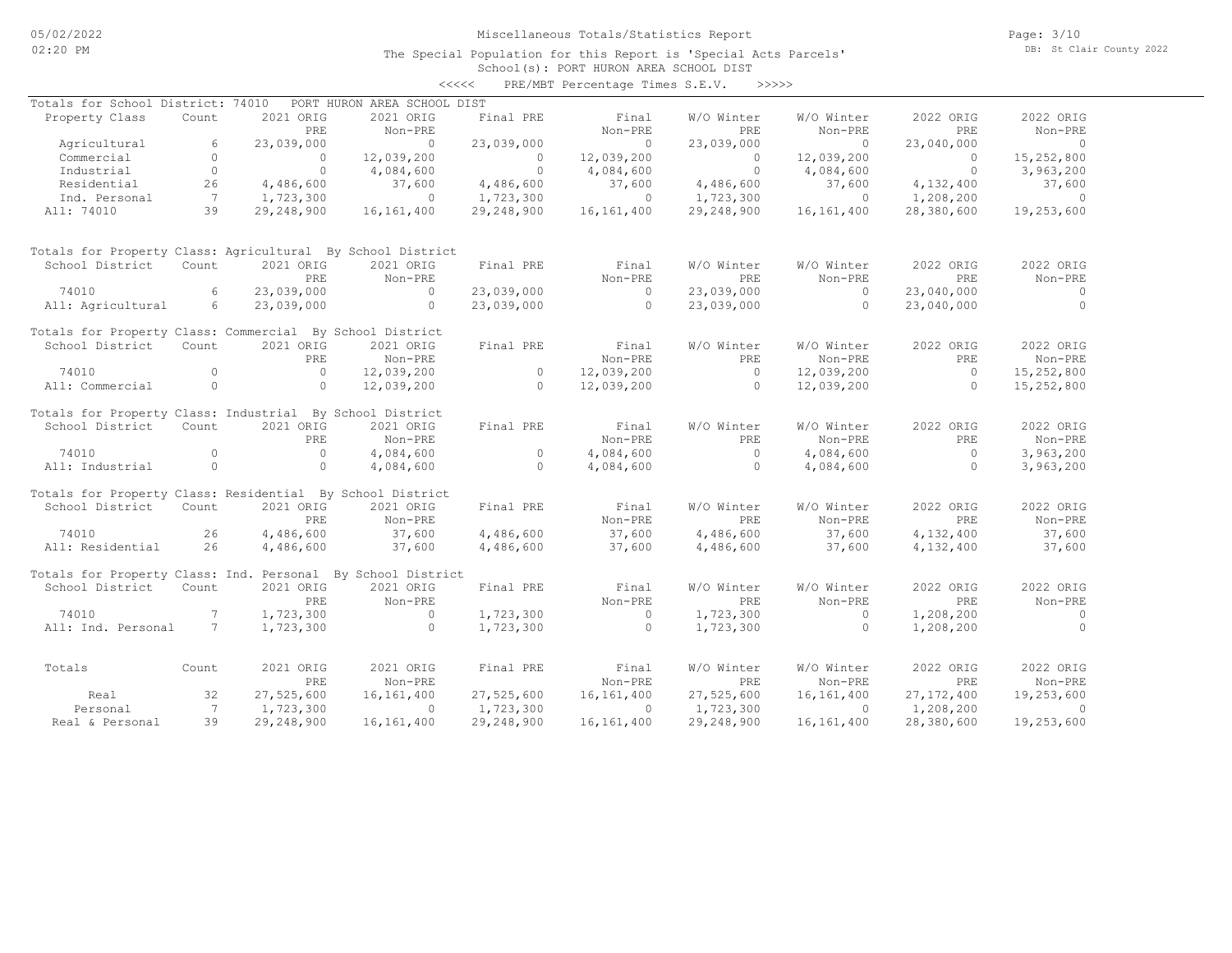Page: 4/10 DB: St Clair County 2022

#### School(s): PORT HURON AREA SCHOOL DIST The Special Population for this Report is 'Special Acts Parcels'

|                                                               |                                            |                          |                                                                                                                                                                                                                                                                                | $\prec\prec\prec\prec\prec$           |                                                      | PRE/MBT Percentage Times Taxable >>>>>> |                        |                  |                        |
|---------------------------------------------------------------|--------------------------------------------|--------------------------|--------------------------------------------------------------------------------------------------------------------------------------------------------------------------------------------------------------------------------------------------------------------------------|---------------------------------------|------------------------------------------------------|-----------------------------------------|------------------------|------------------|------------------------|
| Totals for School District: 74010 PORT HURON AREA SCHOOL DIST |                                            |                          |                                                                                                                                                                                                                                                                                |                                       |                                                      |                                         |                        |                  |                        |
| Property Class                                                | Count                                      | 2021 ORIG<br>PRE         | 2021 ORIG<br>Non-PRE                                                                                                                                                                                                                                                           | Final PRE                             | Final<br>Non-PRE                                     | W/O Winter<br>PRE                       | W/O Winter<br>Non-PRE  | 2022 ORIG<br>PRE | 2022 ORIG<br>Non-PRE   |
| Agricultural                                                  | 6                                          | 8,014,346                | $\sim$ 0                                                                                                                                                                                                                                                                       | 8,014,346                             | $\overline{0}$                                       | 8,014,346                               | $\sim$ 0               | 8,278,817        | $\sim$ 0               |
| Commercial                                                    | $\circ$                                    | $\overline{0}$           | 9,357,396                                                                                                                                                                                                                                                                      |                                       | 9,568,083                                            |                                         | 9,568,083              | $\overline{0}$   | 12,821,246             |
| Industrial                                                    | $\overline{0}$                             | $\overline{0}$           | 3,705,137                                                                                                                                                                                                                                                                      | $\begin{array}{c} 0 \\ 0 \end{array}$ | 3,705,137                                            | $\begin{array}{c} 0 \\ 0 \end{array}$   | 3,705,137              | $\overline{0}$   | 3,650,738              |
| Residential                                                   | 26                                         | 2,313,633                | 25,250                                                                                                                                                                                                                                                                         | 2,313,633                             | 25,250                                               | 2,313,633                               | 25,250                 | 2,389,970        | 26,083                 |
| Ind. Personal                                                 |                                            | 1,723,300                | $\sim$ 0                                                                                                                                                                                                                                                                       | 1,723,300                             | $\sim$ 0                                             | 1,723,300                               | $\sim$ 0               | 1,208,200        | $\sim$ 0               |
| All: 74010                                                    | al $\begin{array}{cc} 7 \\ 39 \end{array}$ | 12,051,279               | 13,087,783                                                                                                                                                                                                                                                                     | 12,051,279                            | 13,298,470                                           | 12,051,279                              | 13,298,470             | 11,876,987       | 16,498,067             |
| Totals for Property Class: Agricultural By School District    |                                            |                          |                                                                                                                                                                                                                                                                                |                                       |                                                      |                                         |                        |                  |                        |
| School District                                               | Count                                      | 2021 ORIG                | 2021 ORIG                                                                                                                                                                                                                                                                      | Final PRE                             | Final                                                | W/O Winter                              | W/O Winter             | 2022 ORIG        | 2022 ORIG              |
|                                                               |                                            | PRE                      | Non-PRE                                                                                                                                                                                                                                                                        |                                       |                                                      | PRE                                     | Non-PRE                | PRE              | Non-PRE                |
| 74010                                                         | 6                                          | 8,014,346                | $\sim$ 0                                                                                                                                                                                                                                                                       | 8,014,346                             | $\begin{array}{c}\n\text{Non-FKE} \\ 0\n\end{array}$ | 8,014,346                               | $\sim$ 0               | 8,278,817        | $\overline{0}$         |
| All: Agricultural 6                                           |                                            | 8,014,346                | $\sim$ 000 $\sim$ 000 $\sim$ 000 $\sim$ 000 $\sim$ 000 $\sim$ 000 $\sim$ 000 $\sim$ 000 $\sim$ 000 $\sim$ 000 $\sim$ 000 $\sim$ 000 $\sim$ 000 $\sim$ 000 $\sim$ 000 $\sim$ 000 $\sim$ 000 $\sim$ 000 $\sim$ 000 $\sim$ 000 $\sim$ 000 $\sim$ 000 $\sim$ 000 $\sim$ 000 $\sim$ | 8,014,346                             | $\sim$ 0                                             | 8,014,346                               | $\sim$ 0               | 8,278,817        | $\overline{0}$         |
| Totals for Property Class: Commercial By School District      |                                            |                          |                                                                                                                                                                                                                                                                                |                                       |                                                      |                                         |                        |                  |                        |
| School District                                               | Count                                      | 2021 ORIG                | 2021 ORIG                                                                                                                                                                                                                                                                      | Final PRE                             | Final                                                | W/O Winter                              | W/O Winter             | 2022 ORIG        | 2022 ORIG              |
|                                                               |                                            | PRE                      | Non-PRE                                                                                                                                                                                                                                                                        |                                       | Non-PRE                                              | PRE.                                    | Non-PRE                | PRE              | Non-PRE                |
| 74010                                                         | $\circ$                                    | $\overline{0}$           | 9,357,396                                                                                                                                                                                                                                                                      | $\overline{a}$                        | 9,568,083                                            | $\overline{0}$                          | 9,568,083              | $\overline{0}$   | 12,821,246             |
| All: Commercial                                               | $\overline{0}$                             | $\sim$ 0                 | 9,357,396                                                                                                                                                                                                                                                                      | $\sim$ 0                              |                                                      | $9,568,083$ 0                           | 9,568,083              | $\overline{a}$   | 12,821,246             |
| Totals for Property Class: Industrial By School District      |                                            |                          |                                                                                                                                                                                                                                                                                |                                       |                                                      |                                         |                        |                  |                        |
| School District                                               | Count                                      | 2021 ORIG                | 2021 ORIG                                                                                                                                                                                                                                                                      | Final PRE                             | Final                                                | W/O Winter                              | W/O Winter             | 2022 ORIG        | 2022 ORIG              |
|                                                               |                                            | PRE                      | Non-PRE                                                                                                                                                                                                                                                                        |                                       | Non-PRE                                              | PRE                                     | Non-PRE                | PRE              | Non-PRE                |
| 74010                                                         | $\overline{a}$                             | $\overline{0}$           | 3,705,137                                                                                                                                                                                                                                                                      | $\begin{array}{c} 0 \\ 0 \end{array}$ | 3,705,137                                            | $\overline{0}$                          | 3,705,137              | $\overline{0}$   | 3,650,738              |
| All: Industrial                                               | $\overline{0}$                             | $\overline{0}$           | 3,705,137                                                                                                                                                                                                                                                                      |                                       | 3,705,137                                            | $\overline{0}$                          | 3,705,137              | $\overline{0}$   | 3,650,738              |
| Totals for Property Class: Residential By School District     |                                            |                          |                                                                                                                                                                                                                                                                                |                                       |                                                      |                                         |                        |                  |                        |
| School District                                               | Count                                      | 2021 ORIG                | 2021 ORIG                                                                                                                                                                                                                                                                      | Final PRE                             | Final                                                | W/O Winter                              | W/O Winter             | 2022 ORIG        | 2022 ORIG              |
|                                                               |                                            | PRE                      | Non-PRE                                                                                                                                                                                                                                                                        |                                       | Non-PRE                                              | PRE                                     | Non-PRE                | PRE              | Non-PRE                |
| 74010<br>26                                                   |                                            | 2,313,633                | 25,250                                                                                                                                                                                                                                                                         |                                       | 2, 313, 633 25, 250                                  | 2,313,633 25,250                        |                        | 2,389,970        | 26,083                 |
| All: Residential                                              | 26                                         | 2,313,633                | 25,250                                                                                                                                                                                                                                                                         | 2,313,633                             | 25,250                                               | 2,313,633                               | 25,250                 | 2,389,970        | 26,083                 |
| Totals for Property Class: Ind. Personal By School District   |                                            |                          |                                                                                                                                                                                                                                                                                |                                       |                                                      |                                         |                        |                  |                        |
| School District                                               | Count                                      | 2021 ORIG                | 2021 ORIG                                                                                                                                                                                                                                                                      | Final PRE                             | Final                                                | W/O Winter                              | W/O Winter             | 2022 ORIG        | 2022 ORIG              |
|                                                               |                                            | <b>PRE</b>               | Non-PRE                                                                                                                                                                                                                                                                        |                                       | Non-PRE                                              | PRE                                     | Non-PRE                | PRE              | Non-PRE                |
| 74010                                                         | $\sim$ 7                                   | 1,723,300                | $\sim$ 0                                                                                                                                                                                                                                                                       | 1,723,300                             | $\sim$ 0                                             | 1,723,300                               | $\sim$ 0               | 1,208,200        | $\sim$ 0               |
| All: Ind. Personal 7                                          |                                            | 1,723,300                | $\overline{0}$                                                                                                                                                                                                                                                                 | 1,723,300                             | $\overline{0}$                                       | 1,723,300                               | $\sim$ 0               | 1,208,200        | $\overline{0}$         |
|                                                               |                                            |                          | 2021 ORIG                                                                                                                                                                                                                                                                      |                                       | Final                                                |                                         | W/O Winter             |                  | 2022 ORIG              |
| Totals Count                                                  |                                            | 2021 ORIG                |                                                                                                                                                                                                                                                                                | Final PRE                             |                                                      | W/O Winter                              |                        | 2022 ORIG<br>PRE |                        |
| Real                                                          | 32                                         | <b>PRE</b><br>10,327,979 | Non-PRE                                                                                                                                                                                                                                                                        | 10,327,979                            | Non-PRE                                              | PRE<br>10,327,979                       | Non-PRE                |                  | Non-PRE                |
|                                                               | $7\phantom{0}$                             |                          | 13,087,783                                                                                                                                                                                                                                                                     |                                       | 13,298,470                                           |                                         | 13,298,470<br>$\Omega$ | 10,668,787       | 16,498,067<br>$\sim$ 0 |
| Personal                                                      | 39                                         | 1,723,300                | $\circ$<br>13,087,783                                                                                                                                                                                                                                                          | 1,723,300                             | $\sim$ 0                                             | 1,723,300                               |                        | 1,208,200        |                        |
| Real & Personal                                               |                                            | 12,051,279               |                                                                                                                                                                                                                                                                                | 12,051,279                            | 13,298,470                                           | 12,051,279                              | 13,298,470             | 11,876,987       | 16,498,067             |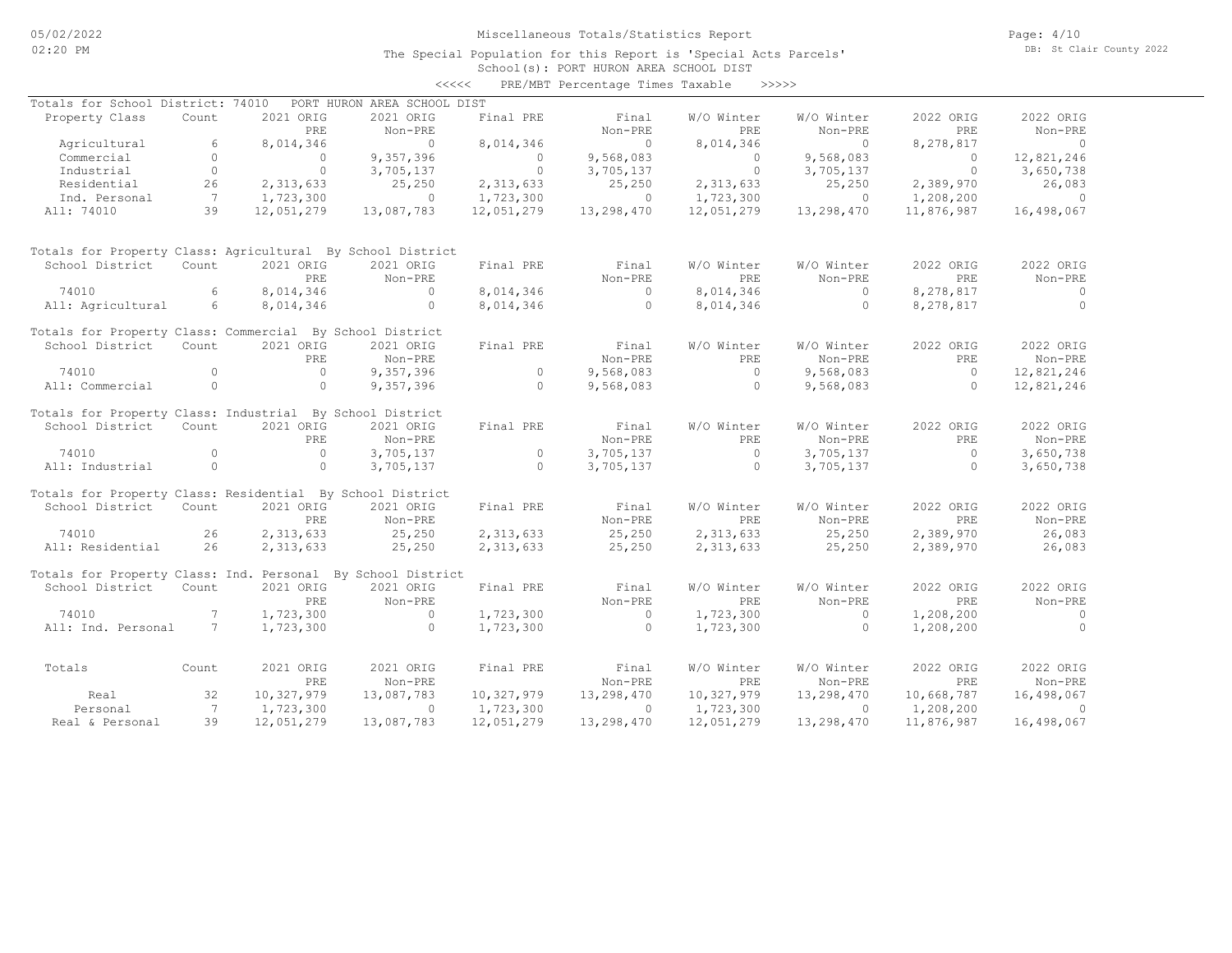## \*\*\*\*\* DDA/LDFA Totals \*\*\*\*\*

|                       |       | Base      | Current    | Current    | Current        | Final      | Final     | Final        |
|-----------------------|-------|-----------|------------|------------|----------------|------------|-----------|--------------|
| DDA/LDFA              | Count | Value     | Assessed   | Taxable    | Captured       | Assessed   | Taxable   | Captured     |
| 08 MAINSTREET #5      | 19    | 93,656    | 7,146,000  | 5,853,783  | 5,760,127      | 6,535,800  | 5,278,757 | 5,185,101    |
| 20 D.D.A.             | 54    |           | 15,252,800 | 12,933,646 | 12,933,646     | 12,039,200 | 9,639,283 | 9,639,283    |
| 22 WRIGLEY CENTER     |       |           | 1,041,000  | 1,041,000  | 1,041,000      |            |           |              |
| 21 BENS 314, LLC      |       | 26,100    | 249,400    | 246,991    | 220,891        | 248,100    | 239,101   | 213,001      |
| 19 HURON MAINSTREET   |       |           | 966,800    | 72,165     | 72,165         | 956,700    | 72,165    | 72,165       |
| 17 BROWNFIELD SPERR   |       | 316,352   | 5,143,800  | 4,888,100  | 4,571,748      | 5,127,800  | 4,888,100 | 4,571,748    |
| $01$ T. H. - CROSS PT |       |           | 2,137,800  | 1,813,900  | 1,813,900      | 2,109,500  | 1,793,900 | 1,793,900    |
| 12 BROWNFIELD PLAN    | h     | 816,708   | 4,813,800  | 4,090,263  | 3, 273, 555    | 3,021,300  | 2,287,726 | 1,471,018    |
| 02 IND. PARK (ORIGI   | 209   | 7,219,025 | 4,574,300  | 4,352,910  | $-2,866,115$   | 4,666,900  | 4,392,451 | $-2,826,574$ |
| 03 PH PAPER COMPANY   | 35    | 3,221,150 | 322,500    | 322,500    | $-2,898,650$   | 408,400    | 408,400   | $-2,812,750$ |
| 10 IND. PARK (EXPAN   | 26    |           |            |            |                |            |           |              |
| $28 - DDA/TIFA$ #1    | 19    | 1,210,050 | 39,000     | 36,591     | $-1, 173, 459$ | 504,600    | 485,343   | $-724,707$   |
| DDA/TIFA #1           |       |           |            |            |                |            |           |              |

#### \*\*\*\*\* CFT/IFT/REHAB Totals \*\*\*\*\*

|                                            |                 | Count                | SEV Value   | Taxable Value           |
|--------------------------------------------|-----------------|----------------------|-------------|-------------------------|
| CFT - Pre 1994 Rates (Depr Real            |                 | $\Omega$             | 0           | $\Omega$                |
| CFT - Pre 1994 Rates (Depr Personal        |                 | 15                   | $\circ$     | $\Omega$                |
| CFT - Pre 1994 Rates (Depr Real & Personal |                 | 15                   | 0           | $\Omega$                |
| IFT - Pre 1994 Rates<br>Real               |                 | 16                   | $\Omega$    | $\Omega$                |
| IFT - Pre 1994 Rates Personal              |                 | 23                   | $\Omega$    | $\Omega$                |
| IFT - Pre 1994 Rates Real & Personal       |                 | 39                   | $\Omega$    | $\bigcap$               |
| IFT - FZN AdVal Rates PA 2 Real            |                 | 0                    | $\Omega$    | $\Omega$                |
| IFT - FZN AdVal Rates PA 2 Personal        |                 | $\mathbf{2}$         | $\Omega$    | $\Omega$                |
| IFT - FZN AdVal Rates PA 2 Real & Personal |                 | $\mathfrak{D}$       | $\Omega$    | $\bigcap$               |
| IFT - Post 1994 Rates Real                 |                 |                      | 3,963,200   | 3,650,738               |
| IFT - Post 1994 Rates Personal             |                 |                      |             | 218 1,208,200 1,208,200 |
| IFT - Post 1994 Rates Real & Personal      |                 | 296                  | 5, 171, 400 | 4,858,938               |
| NEZ - Neighborhood Enterpr Real            |                 | 6                    | $\Omega$    | $\Omega$                |
| NEZ - Neighborhood Enterpr Personal        |                 | $\Omega$             | $\Omega$    | $\Omega$                |
| NEZ - Neighborhood Enterpr Real & Personal |                 | 6                    | $\Omega$    |                         |
| OPRA - Frozen                              | Real            | 9                    | 2,779,000   | 1,503,583               |
| OPRA - Frozen                              | Personal        | $\circ$              | $\sim$ 0    | $\sim$ 0                |
| OPRA - Frozen                              | Real & Personal | 9                    | 2,779,000   | 1,503,583               |
| PILT - Payment in Lieu of  Real            |                 | $\mathbf{2}^{\circ}$ | 1,224,300   | 1,224,300               |
| PILT - Payment in Lieu of  Personal        |                 | $\circ$              | $\bigcirc$  |                         |
| PILT - Payment in Lieu of  Real & Personal |                 | $\overline{2}$       | 1,224,300   | 1,224,300               |
| NEZ - REHAB (Frozen)<br>Real               |                 | 8                    | 1,138,600   | 102,224                 |
| NEZ - REHAB (Frozen) Personal              |                 | $\Omega$             | $\Omega$    | - 0                     |
| NEZ - REHAB (Frozen)                       | Real & Personal | 8                    | 1,138,600   | 102,224                 |
| OPRA - Rehab                               | Real            | 9                    | 9,861,500   | 9,856,548               |
| OPRA - Rehab                               | Personal        | $\Omega$             | $\Omega$    | $\Omega$                |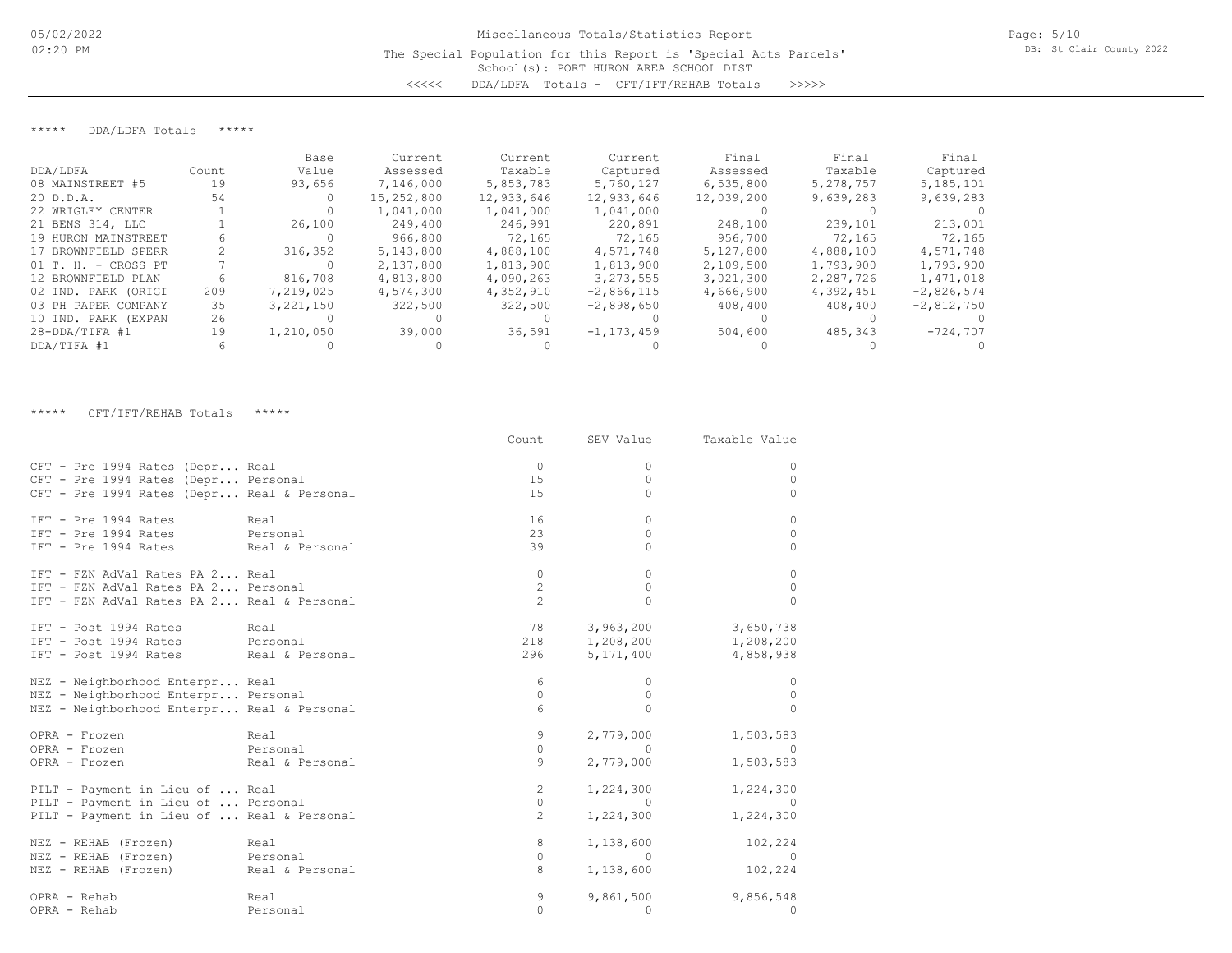| 05/02/2022   | Miscellaneous Totals/Statistics Report                                                                     | Page: $6/10$             |  |  |
|--------------|------------------------------------------------------------------------------------------------------------|--------------------------|--|--|
| 02:20 PM     | The Special Population for this Report is 'Special Acts Parcels'<br>School(s): PORT HURON AREA SCHOOL DIST | DB: St Clair County 2022 |  |  |
|              | DDA/LDFA Totals - CFT/IFT/REHAB Totals<br><<<<                                                             |                          |  |  |
| OPRA - Rehab | Real & Personal                                                                                            | 9,861,500<br>9,856,548   |  |  |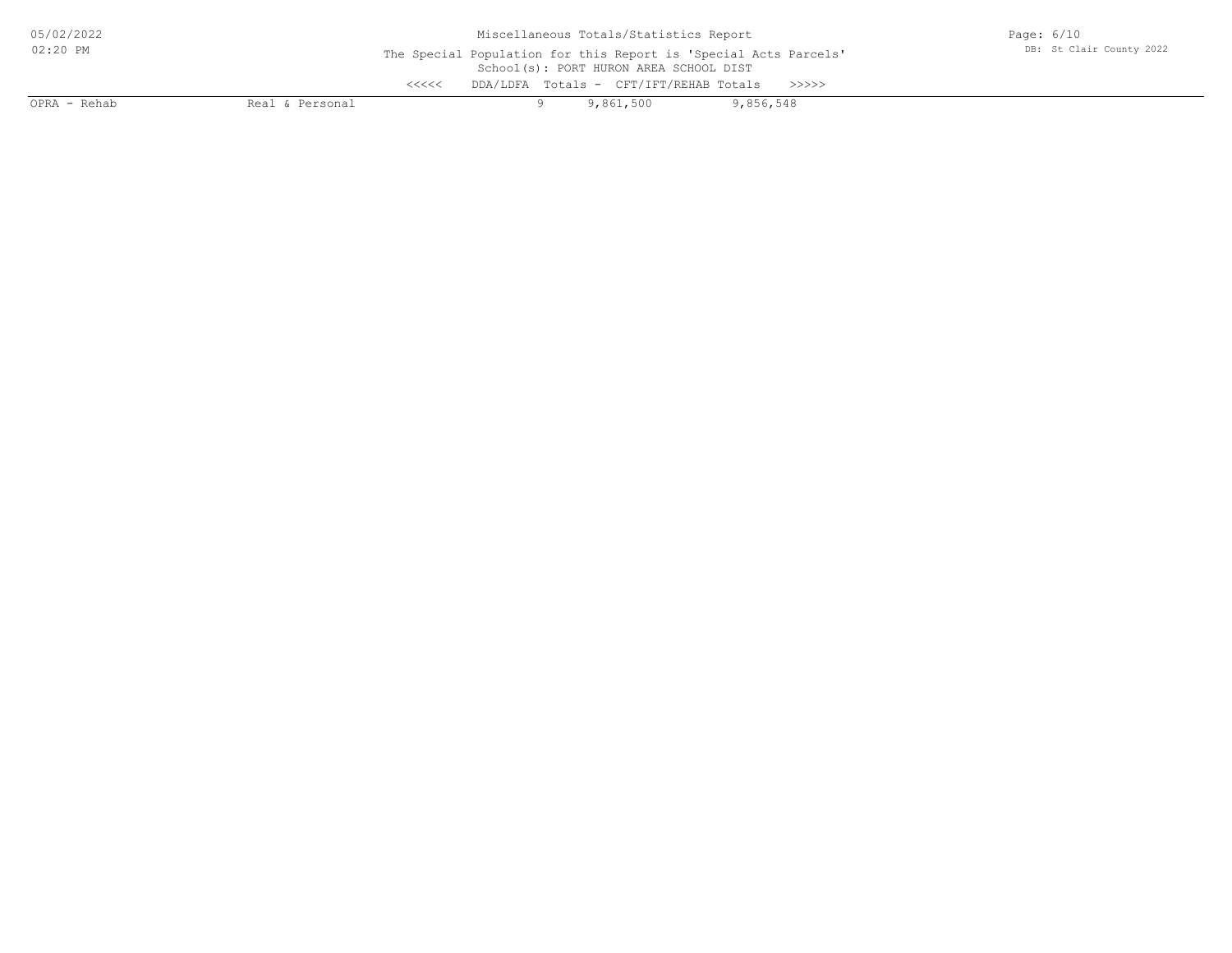## School(s): PORT HURON AREA SCHOOL DIST The Special Population for this Report is 'Special Acts Parcels'

<<<<< Special Act Totals >>>>>

\*\*\*\*\* DDA/LDFA Totals \*\*\*\*\*

|                        |       | Base        | Current    | Current    | Current        | Final      | Final     | Final        |
|------------------------|-------|-------------|------------|------------|----------------|------------|-----------|--------------|
| DDA/LDFA               | Count | Value       | Assessed   | Taxable    | Captured       | Assessed   | Taxable   | Captured     |
| 08 MAINSTREET #5       | 19    | 93,656      | 7,146,000  | 5,853,783  | 5,760,127      | 6,535,800  | 5,278,757 | 5,185,101    |
| 20 D.D.A.              | 54    |             | 15,252,800 | 12,933,646 | 12,933,646     | 12,039,200 | 9,639,283 | 9,639,283    |
| 22 WRIGLEY CENTER      |       |             | 1,041,000  | 1,041,000  | 1,041,000      |            |           |              |
| 21 BENS 314, LLC       |       | 26,100      | 249,400    | 246,991    | 220,891        | 248,100    | 239,101   | 213,001      |
| 19 HURON MAINSTREET    |       |             | 966,800    | 72,165     | 72,165         | 956,700    | 72,165    | 72,165       |
| 17 BROWNFIELD SPERR    |       | 316,352     | 5,143,800  | 4,888,100  | 4,571,748      | 5,127,800  | 4,888,100 | 4,571,748    |
| $01$ T. H. - CROSS PT  |       |             | 2,137,800  | 1,813,900  | 1,813,900      | 2,109,500  | 1,793,900 | 1,793,900    |
| 12 BROWNFIELD PLAN     |       | 816,708     | 4,813,800  | 4,090,263  | 3, 273, 555    | 3,021,300  | 2,287,726 | 1,471,018    |
| 02 IND. PARK (ORIGI    | 209   | 7,219,025   | 4,574,300  | 4,352,910  | $-2,866,115$   | 4,666,900  | 4,392,451 | $-2,826,574$ |
| 03 PH PAPER COMPANY    | 35    | 3, 221, 150 | 322,500    | 322,500    | $-2,898,650$   | 408,400    | 408,400   | $-2,812,750$ |
| 10 IND. PARK<br>(EXPAN | 26    |             |            |            |                |            |           |              |
| $28 - DDA/TIFA$ #1     | 19    | 1,210,050   | 39,000     | 36,591     | $-1, 173, 459$ | 504,600    | 485,343   | $-724,707$   |
| DDA/TIFA #1            |       |             |            |            |                |            |           |              |

\*\*\*\*\* Special Act Totals \*\*\*\*\*

|                                    |                 | Count          | SEV Value | Taxable Value |
|------------------------------------|-----------------|----------------|-----------|---------------|
| OPRA - Frozen                      | Real            | 9              | 2779000   | 1503583       |
| OPRA - Frozen                      | Personal        | $\Omega$       | $\Omega$  | $\Omega$      |
| OPRA - Frozen                      | Real & Personal | 9              | 2779000   | 1503583       |
| OPRA - Rehab                       | Real            | 9              | 9861500   | 9856548       |
| OPRA - Rehab                       | Personal        | $\Omega$       | $\Omega$  | $\bigcap$     |
| OPRA - Rehab                       | Real & Personal | $\mathsf{Q}$   | 9861500   | 9856548       |
| NEZ - REHAB (Frozen)               | Real            | 8              | 1138600   | 102224        |
| NEZ - REHAB (Frozen)               | Personal        | $\Omega$       | $\Omega$  | $\bigcap$     |
| NEZ - REHAB (Frozen)               | Real & Personal | 8              | 1138600   | 102224        |
| NEZ - .875                         | Real            | $\mathbf{1}$   | 249400    | 246991        |
| NEZ - .875                         | Personal        | $\circ$        | $\Omega$  | $\Omega$      |
| NEZ - .875                         | Real & Personal | $\mathbf{1}$   | 249400    | 246991        |
| NEZ - Neighborhood Enterprise Zone | Real            | 6              | 0         | $\Omega$      |
| NEZ - Neighborhood Enterprise Zone | Personal        | $\Omega$       | $\Omega$  | $\Omega$      |
| NEZ - Neighborhood Enterprise Zone | Real & Personal | 6              | $\Omega$  | $\Omega$      |
| OPRA Frozen 1/2 rate               | Real            | $\mathbf{1}$   | $\Omega$  | $\Omega$      |
| OPRA Frozen 1/2 rate               | Personal        | $\circ$        | 0         | $\Omega$      |
| OPRA Frozen 1/2 rate               | Real & Personal | $\mathbf{1}$   | $\Omega$  | $\Omega$      |
| OPRA Rehab 1/2 rate                | Real            | $\mathbf{1}$   | 0         | 0             |
| OPRA Rehab 1/2 rate                | Personal        | $\mathbf{0}$   | $\circ$   | 0             |
| OPRA Rehab 1/2 rate                | Real & Personal | $\mathbf{1}$   | $\Omega$  | $\Omega$      |
| PILT - Payment in Lieu of Taxes    | Real            | $\overline{c}$ | 1224300   | 1224300       |
| PILT - Payment in Lieu of Taxes    | Personal        | $\circ$        | $\Omega$  | $\Omega$      |
| PILT - Payment in Lieu of Taxes    | Real & Personal | $\overline{c}$ | 1224300   | 1224300       |
| IFT - Pre 1994 Rates               | Real            | 16             | 0         | 0             |
| IFT - Pre 1994 Rates               | Personal        | 23             | 0         | $\Omega$      |
| IFT - Pre 1994 Rates               | Real & Personal | 39             | $\Omega$  | $\Omega$      |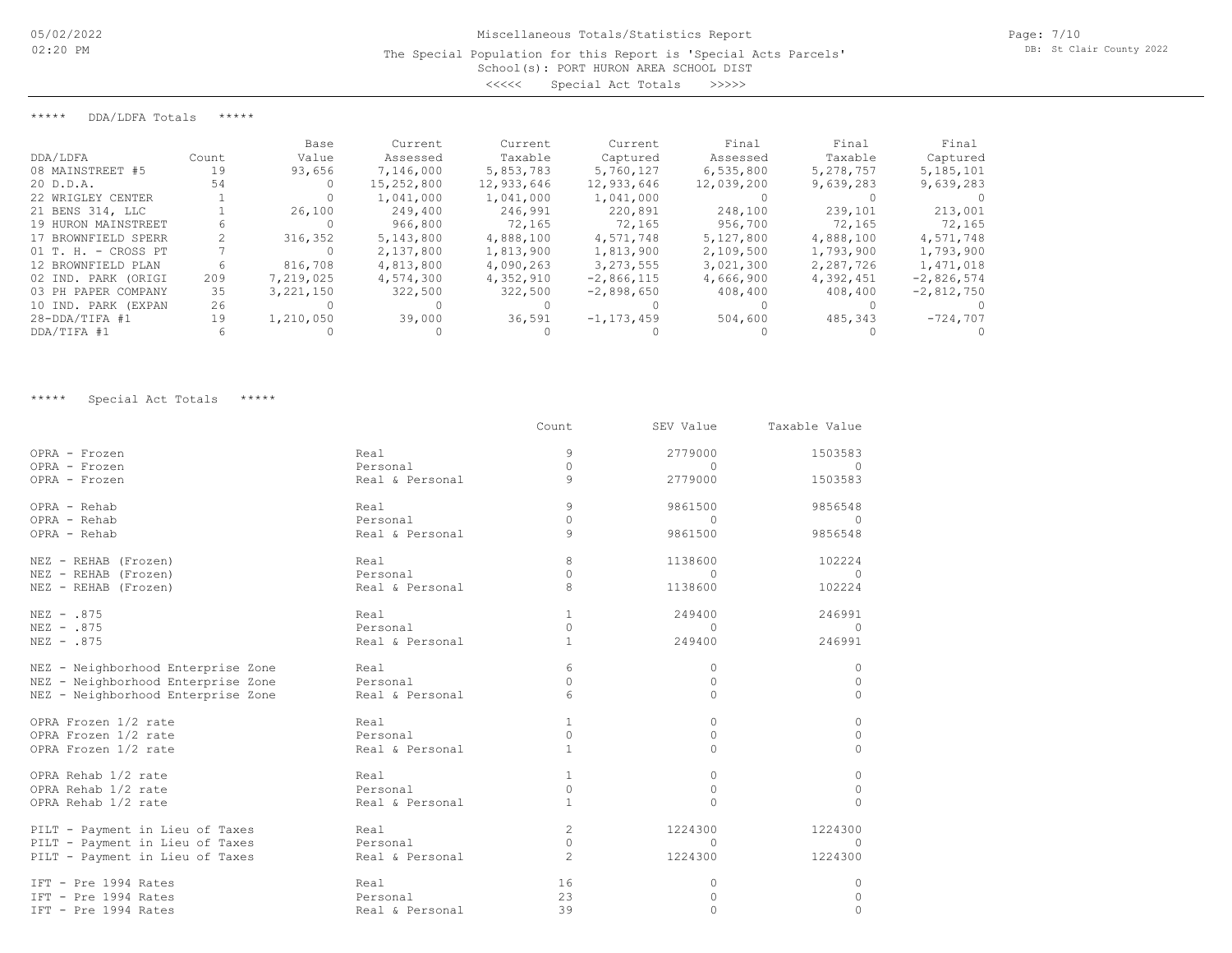05/02/2022 02:20 PM

## Miscellaneous Totals/Statistics Report

#### School(s): PORT HURON AREA SCHOOL DIST The Special Population for this Report is 'Special Acts Parcels' <<<<< Special Act Totals >>>>>

| IFT - Post 1994 Rates              | Real            | 78  | 3963200  | 3650738  |
|------------------------------------|-----------------|-----|----------|----------|
| IFT - Post 1994 Rates              | Personal        | 218 | 1208200  | 1208200  |
| IFT - Post 1994 Rates              | Real & Personal | 296 | 5171400  | 4858938  |
| PA 328                             | Real            |     |          |          |
| PA 328                             | Personal        |     |          |          |
| PA 328                             | Real & Personal |     |          |          |
| IFT - FZN AdVal Rates PA 210 2005  | Real            |     |          |          |
| IFT - FZN AdVal Rates PA 210 2005  | Personal        |     |          |          |
| IFT - FZN AdVal Rates PA 210 2005  | Real & Personal |     |          |          |
| CFT - Pre 1994 Rates (Depreciated) | Real            |     |          |          |
| CFT - Pre 1994 Rates (Depreciated) | Personal        | 15  |          |          |
| CFT - Pre 1994 Rates (Depreciated) | Real & Personal | 15  |          |          |
| DNR - DNR-PILT                     | Real            | 37  | 27210000 | 10694870 |
| DNR - DNR-PILT                     | Personal        |     |          |          |
| DNR - DNR-PILT                     | Real & Personal | 37  | 27210000 | 10694870 |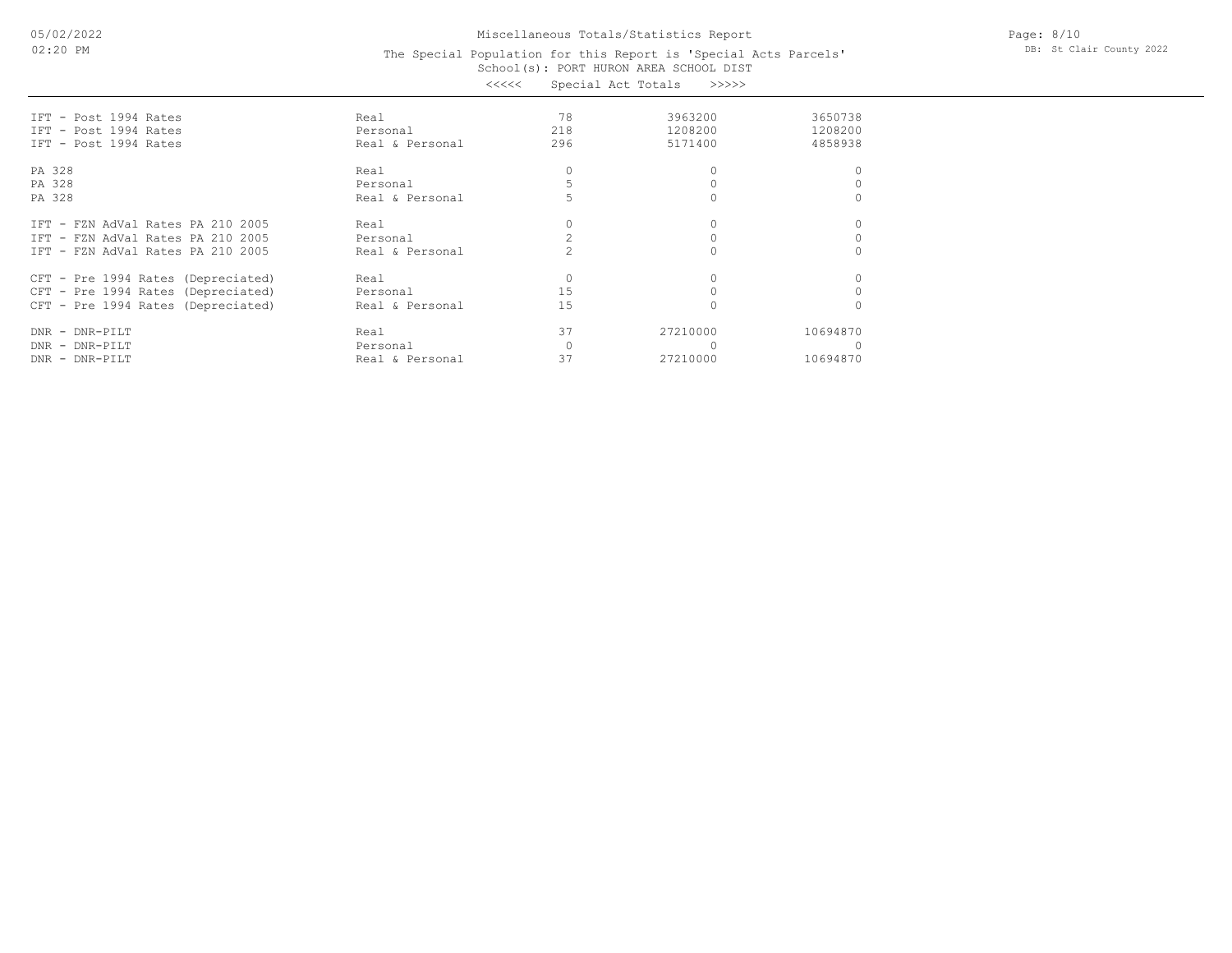## School(s): PORT HURON AREA SCHOOL DIST The Special Population for this Report is 'Special Acts Parcels'

Page: 9/10 DB: St Clair County 2022

<<<<< Top 20 Statistics >>>>>

| ***** Top 20 S.E.V.s *****                                                        |                       |                                     |                                           |                    |             |
|-----------------------------------------------------------------------------------|-----------------------|-------------------------------------|-------------------------------------------|--------------------|-------------|
| 11-020-1001-000                                                                   |                       | MI DEPT OF NATURAL RESOURCES        |                                           | \$                 | 8,708,500   |
| 11-017-4003-000                                                                   |                       | MI DEPT OF NATURAL RESOURCES        |                                           | \$                 | 6,704,300   |
| 11-029-1001-000                                                                   |                       | MI DEPT OF NATURAL RESOURCES        |                                           | \$                 | 6,633,100   |
| $06 - 298 - 0126 - 851$                                                           | SPERRYS LANDMARK INC  |                                     |                                           | \$                 | 4,567,700   |
| 06-743-0793-851                                                                   |                       | PH HOTEL REAL ESTATE HOLDING CO LLC |                                           | \$                 | 2,713,600   |
| $06 - 900 - 0093 - 000$                                                           |                       | EISSMAN AUTOMOTIVE PORT HURON, LLC  |                                           | \$                 | 1,632,600   |
| $06 - 743 - 0545 - 100$                                                           |                       | GRANDVIEW TOWER 2010 LTD DIV HOUSIN |                                           | \$                 | 1,224,300   |
| $06 - 900 - 0089 - 000$                                                           |                       | EARL SMITH DISTRIBUTING CO          |                                           | \$                 | 1,099,200   |
| $06 - 298 - 0007 - 851$                                                           |                       |                                     |                                           | \$                 | 1,041,000   |
| 06-743-0750-801                                                                   | HIP HIP HURON LLC     |                                     |                                           |                    | 788,200     |
| 06-743-0708-801                                                                   | 911W2 LLC             |                                     |                                           | なさな                | 725,100     |
| $06 - 901 - 0213 - 000$                                                           |                       | ALD THERMAL TREATMENT INC           |                                           |                    | 655,800     |
| 06-298-0126-801                                                                   | SPERRYS LANDMARK INC  |                                     |                                           |                    | 576,100     |
| $06 - 298 - 0071 - 851$                                                           | 3:10 TO HURON LLC     |                                     |                                           |                    | 494,500     |
| 25-009-1001-000                                                                   | STATE OF MICHIGAN     |                                     |                                           |                    | 472,900     |
| $06 - 298 - 0081 - 901$                                                           |                       | LANDMARK PORT HURON LLC             |                                           |                    | 459,600     |
| 06-743-0778-851                                                                   | BOAT YARD LLC         |                                     |                                           |                    | 457,300     |
| 15-009-1001-100                                                                   |                       | MI DEPT OF NATURAL RESOURCES        |                                           |                    | 433,800     |
| 06-743-0750-851                                                                   | HIP HIP HURON LLC     |                                     |                                           | \$\$\$\$\$\$\$\$\$ | 399,000     |
| $06 - 900 - 0092 - 000$                                                           | AUTO ANODICS          |                                     |                                           | Ś                  | 364,500     |
|                                                                                   |                       |                                     |                                           |                    |             |
|                                                                                   |                       |                                     |                                           |                    |             |
| Top 20 Taxable Values *****<br>*****                                              |                       |                                     |                                           |                    |             |
| 06-298-0126-851                                                                   | SPERRYS LANDMARK INC  |                                     |                                           | \$                 | 4,567,700   |
| 11-020-1001-000                                                                   |                       | MI DEPT OF NATURAL RESOURCES        |                                           | \$                 | 3, 131, 897 |
| 06-743-0793-851                                                                   |                       | PH HOTEL REAL ESTATE HOLDING CO LLC |                                           | \$                 | 2,709,248   |
| 11-017-4003-000                                                                   |                       | MI DEPT OF NATURAL RESOURCES        |                                           | \$                 | 2,409,157   |
| 11-029-1001-000                                                                   |                       | MI DEPT OF NATURAL RESOURCES        |                                           | \$                 | 2,375,123   |
| $06 - 900 - 0093 - 000$                                                           |                       | EISSMAN AUTOMOTIVE PORT HURON, LLC  |                                           | \$                 | 1,618,328   |
| $06 - 743 - 0545 - 100$                                                           |                       | GRANDVIEW TOWER 2010 LTD DIV HOUSIN |                                           | \$                 | 1,224,300   |
| $06 - 298 - 0007 - 851$                                                           |                       |                                     |                                           | \$                 | 1,041,000   |
| $06 - 900 - 0089 - 000$                                                           |                       | EARL SMITH DISTRIBUTING CO          |                                           | \$                 | 990,068     |
| $06 - 901 - 0213 - 000$                                                           |                       | ALD THERMAL TREATMENT INC           |                                           | \$                 | 655,800     |
| $06 - 298 - 0071 - 851$                                                           | 3:10 TO HURON LLC     |                                     |                                           |                    | 493,900     |
| 06-743-0778-851                                                                   | BOAT YARD LLC         |                                     |                                           |                    | 457,300     |
| 06-743-0708-801                                                                   | 911W2 LLC             |                                     |                                           | \$\$\$\$\$\$\$\$\$ | 401,200     |
| 06-743-0750-851                                                                   | HIP HIP HURON LLC     |                                     |                                           |                    | 399,000     |
| 06-743-0750-801                                                                   | HIP HIP HURON LLC     |                                     |                                           |                    | 330,843     |
| $06 - 298 - 0126 - 801$                                                           | SPERRYS LANDMARK INC  |                                     |                                           |                    | 320,400     |
| $06 - 900 - 0092 - 000$                                                           | AUTO ANODICS          |                                     |                                           |                    | 316,744     |
| $06 - 900 - 0091 - 000$                                                           |                       | ALD THERMAL TREATMENT INC           |                                           |                    | 282,424     |
| $06 - 901 - 0207 - 000$                                                           | DOMTAR INDUSTRIES INC |                                     |                                           | \$\$\$             | 262,700     |
| $06 - 298 - 0073 - 901$                                                           | BENS 314 LLC          |                                     |                                           | Ś                  | 246,991     |
|                                                                                   |                       |                                     |                                           |                    |             |
|                                                                                   |                       |                                     |                                           |                    |             |
| ***** Top 20 Owners by Taxable Value *****                                        |                       |                                     |                                           |                    |             |
| MI DEPT OF NATURAL RESOURCES                                                      |                       | has                                 | $9,951,299$ Taxable Value in 29 Parcel(s) |                    |             |
| SPERRYS LANDMARK INC                                                              | has                   |                                     | 4,888,100 Taxable Value in 2 Parcel(s)    |                    |             |
| PH HOTEL REAL ESTATE HOLDING CO LLC has<br>EISSMAN AUTOMOTIVE PORT HURON, LLC has |                       |                                     | 2,861,648 Taxable Value in 2 Parcel(s)    |                    |             |
| EISSMAN AUTOMOTIVE PORT HURON, LLC has                                            |                       |                                     | $1,618,328$ Taxable Value in 1 Parcel(s)  |                    |             |
| GRANDVIEW TOWER 2010 LTD DIV HOUSIN has                                           |                       |                                     | $1,224,300$ Taxable Value in 1 Parcel(s)  |                    |             |

| ALD THERMAL TREATMENT INC  | has |  |  | $1,143,005$ Taxable Value in 12 Parcel(s) |
|----------------------------|-----|--|--|-------------------------------------------|
|                            | has |  |  | $1,121,400$ Taxable Value in 5 Parcel(s)  |
| EARL SMITH DISTRIBUTING CO | has |  |  | 990,068 Taxable Value in 2 Parcel(s)      |
| HIP HIP HURON LLC          | has |  |  | 729,843 Taxable Value in 2 Parcel(s)      |
| STATE OF MICHIGAN          | has |  |  | 663,653 Taxable Value in 7 Parcel(s)      |
| 911W2 LLC                  | has |  |  | 589,600 Taxable Value in 2 Parcel(s)      |
| 3:10 TO HURON LLC          | has |  |  | 558,368 Taxable Value in 2 Parcel(s)      |
| BOAT YARD LLC              | has |  |  | 498,772 Taxable Value in 2 Parcel(s)      |